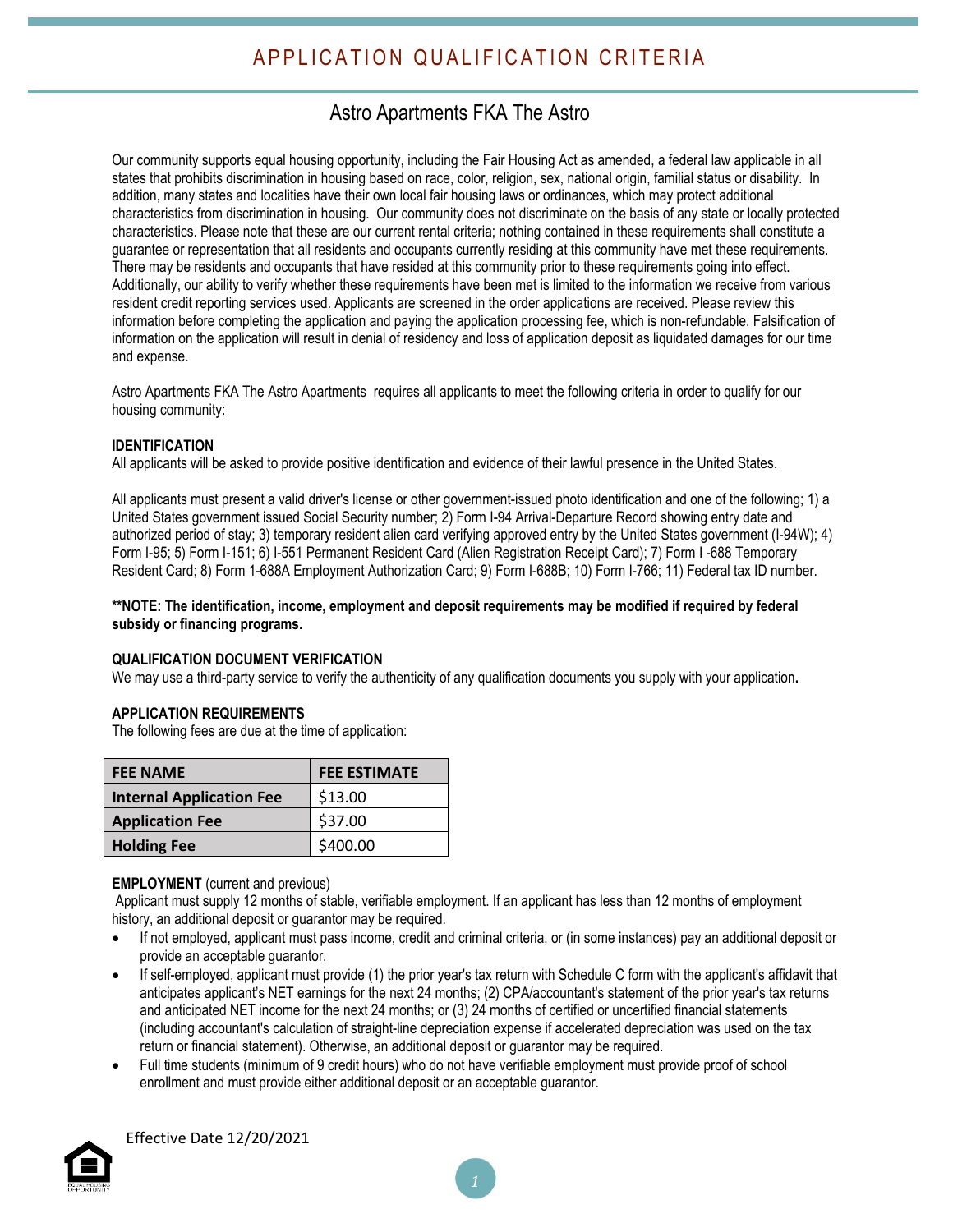### Astro Apartments FKA The Astro

#### **RENT TO INCOME RATIO**

All applicants must have a verifiable source of funds.

- Applicants must have income at least 2.5 times the tenant paid rental amount less any concessions or incentives. If an applicant's income is not sufficient, a guarantor may be required.
- If a guarantor is required, guarantor's income must be 5 times the tenant paid rental amount.

**CREDIT SCREENING** (excluding student loans and medical accounts)

- An applicant with an unsatisfactory credit report will be denied.
- Excessive collection accounts, including utility accounts (regardless of status) will result in denial of the rental application. All utility collection accounts within the last 2 years must be paid in full and confirmation presented with the application in order to be approved.
- An applicant whose credit report contains more negative than positive history may be approved subject to an additional deposit.
- Bankruptcy (regardless of discharge) or repossession within the last 2 years may be grounds for denial of the application or may require an additional deposit for approval.
- Rental housing debt, evictions, or collections within the last 5 years will result in automatic denial of the **application.**
- Any unresolved tax liens will negatively impact the overall applicant screening result.
- **This property does not accept comprehensive reusable tenant screening reports.**

#### **RESIDENCY HISTORY**

- All occupants 18 and over (except first-time renters) must have at least 12 months of verifiable and positive residency history immediately preceding application. Verification must be performed by a third-party entity. Verification by an individual will not be accepted unless proof of payments on a timely basis is included.
- First-time renters or applicants with no verifiable residency history will require payment of an additional deposit or acceptable guarantor in lieu of immediate past rental history.
- Residency history that includes prior evictions within the last 5 years, multiple late payments, returned checks, poor housekeeping, conduct disturbing the rights and comforts of other residents, unauthorized occupants, property damage or failure to adhere to the policies and regulations of the community or management company will result in automatic denial of the application.
- Landlord reference indicating the landlord would not re-let to the applicant due to lease violation is grounds for automatic denial of the application, including being asked to leave by any property owned/managed by Pinnacle.
- If Applicant owned his/her immediate prior residence, mortgage history will be verified through credit report or other documentation of home ownership.

#### **CRIMINAL HISTORY SCREENING**

 In the city of Seattle, "The landlord is prohibited from requiring disclosure, asking about, rejecting an applicant, or taking an adverse action based on any arrest record, conviction record, or criminal history, except for registry information as described in subsections 14.09.025.A.3, 14.09.025.A.4, and 14.09.025.A.5, and subject to the exclusions and legal requirements in Section 14.09.115."

#### All persons 18 and over intending to reside in the apartment must qualify in each of the above categories with the **exception that the household's combined income may be used to satisfy the rent to earnings ratio.**

Any person under the age of 18 intending to occupy the apartment must be identified on the application and listed on **the lease, or such person will otherwise be considered an unauthorized occupant.**

#### **GUARANTORS**

Acceptable guarantors must reside in the United States and qualify in each of the above categories. An additional deposit may be accepted if a qualified guarantor is not available.

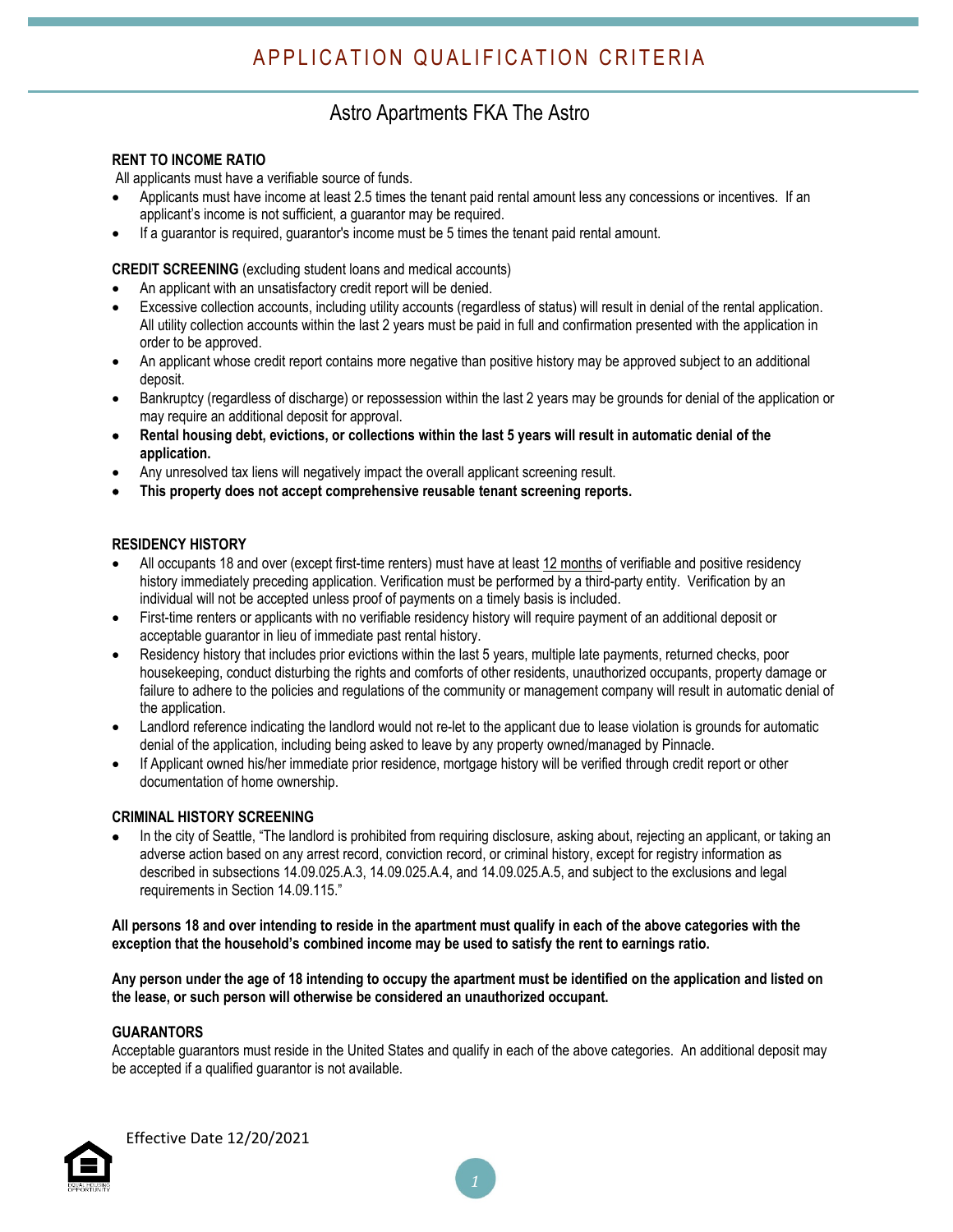# APPLICATION QUALIFICATION CRITERIA

### Astro Apartments FKA The Astro

#### **OCCUPANCY STANDARDS**

Occupancy of the apartment is limited to those persons listed on the lease and is based on the number of bedrooms in a unit. A bedroom is defined as a space within the premises that is used primarily for sleeping, with at least one window and a closet space. Occupancy shall not exceed two persons per bedroom plus one additional person per apartment unless otherwise directed by building code in the Seattle Municipal Code, safety regulations, or unless a written justification is provided.

Occupants under the age of 24 months at the time of lease signing or renewal are not counted toward maximum occupancy. Rooms such as a study or den may be considered a bedroom for purposes of maximum occupancy.

**Definition of occupants-** Occupants are any person living in the rental unit that is over 18 for the purposes of screening. For occupancy purposes, occupants are any person that will be living in the unit.

#### **PROCEDURE FOR NOTIFICATION OF DENIAL OF APPLICATION**

Should your application be denied, an adverse action letter will be provided. You may have the opportunity to file a grievance challenging the decision to deny your application; you will receive information regarding your rights to grievance with the adverse action letter.

#### **REASONABLE ACCOMMODATIONS**

As part of this property's commitment to equal housing opportunity and non-discrimination on the basis of disability, you may request reasonable accommodations that are necessary because of a disability during the application process. Please notify management if you believe any such accommodation to a disability is necessary. If you are requesting a reasonable accommodation or if you have limited English proficiency, you can request more time to complete your application by contacting the property. Please notify the Property Manager at (206) 456-9995 or in writing to Astro Apartments FKA The Astro Apartments, 315 1st Avenue North, Seattle, WA 98109 if you believe any such accommodation is necessary. The Property Manager will respond to your request within a reasonable amount of time, not to exceed 14 calendar days.

#### **ACKNOWLEDGMENT**

By signature below, Applicant acknowledges that he/she has reviewed the rental selection criteria, which includes reasons why the application may be denied. The Applicant understands that if he/she does not meet the rental selection criteria or fails to answer any question or gives false information, we may reject the application, retain fees allowed by statute and terminate any right of occupancy.

#### **ALL APPLICANTS MUST SIGN:**

| <b>Applicant Signature</b>       | Date |
|----------------------------------|------|
| <b>Applicant Signature</b>       | Date |
| <b>Applicant Signature</b>       | Date |
| <b>Applicant Signature</b>       | Date |
| <b>Applicant Signature</b>       | Date |
| <b>Applicant Signature</b>       | Date |
| <b>Guarantor Signature</b>       | Date |
| <b>Effective Date 12/20/2021</b> |      |



Effective Date 12/20/2021